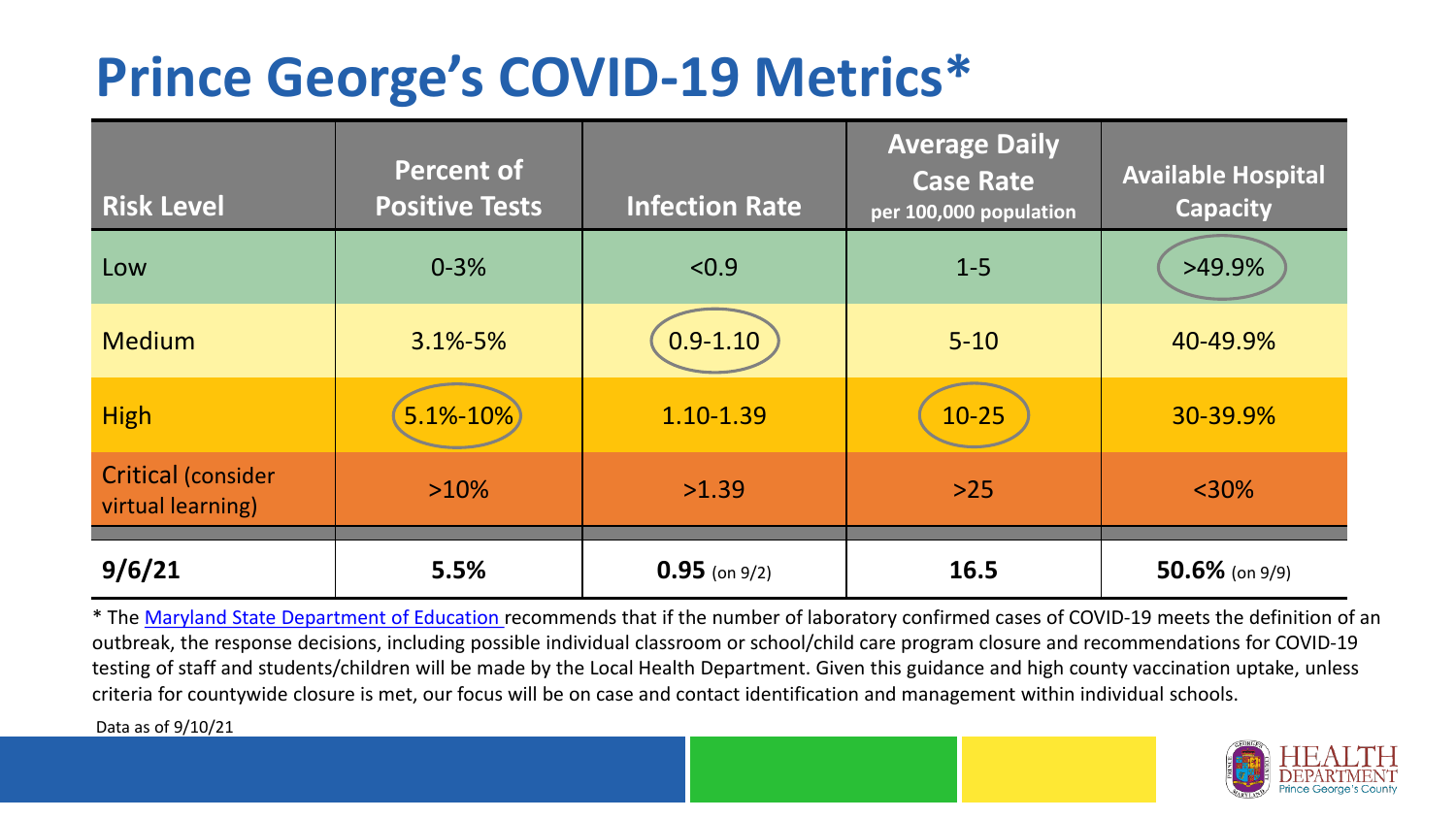# **COVID-19 Community Transmission and Vaccination**

Per the [CDC updated guidance for COVID-19 Prevention in K-12 Schools,](https://www.cdc.gov/coronavirus/2019-ncov/community/schools-childcare/k-12-guidance.html) vaccination is considered the leading prevention strategy for those who are eligible, and **Prince George's County exceeds the percentage of U.S. vaccinations for ages 12 and above**. The CDC also emphasizes using multiple prevention strategies together consistently, included universal indoor masking, as needed based on the level of community transmission and vaccine coverage.



\*County-specific data as of 9/10/21; all other data accessed on 9/10/21 at:<https://covid.cdc.gov/covid-data-tracker>

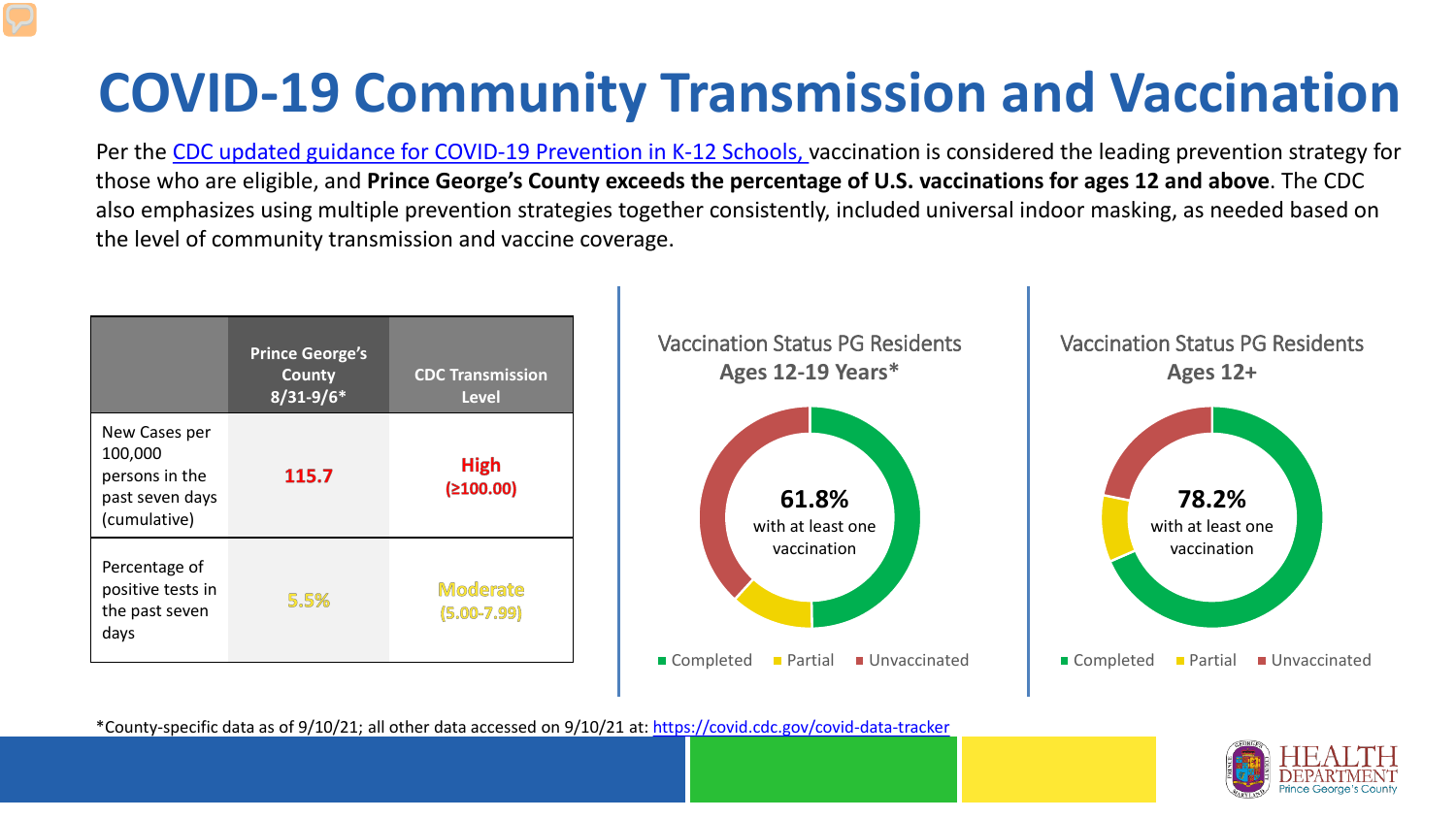### **Testing: Percent Positive** (past 7 days by test date)

The percent of tests returning as positive for county residents **was 5.5% at the beginning of this week**.

 $\begin{array}{|l|l|l|l|l|}\hline \end{array} \begin{array}{l} \text{6.3\%} \begin{array}{l} \text{6.1\%} \begin{array}{l} \text{6.1\%} \end{array} \end{array} \begin{array}{l} \text{6.3\%} \begin{array}{l} \text{6.3\%} \end{array} \end{array} \begin{array}{l} \text{6.3\%} \begin{array}{l} \text{6.3\%} \end{array} \end{array} \begin{array}{l} \text{6.3\%} \begin{array}{l} \text{6.0\%} \end{array} \begin{array}{l} \text{6.0\%} \begin$ 0.0% 1.0% 2.0% 3.0% 4.0% 5.0% 6.0% 7.0% 8-Aug 9-Aug 10-Aug 11-Aug 12-Aug 13-Aug 14-Aug 15-Aug 16-Aug 17-Aug 18-Aug 19-Aug 20-Aug 21-Aug 22-Aug 23-Aug 24-Aug 25-Aug 26-Aug 27-Aug 28-Aug 29-Aug 30-Aug 31-Aug 1-Sep 2-Sep 3-Sep 4-Sep 5-Sep 6-Sep

**Percent of Positive COVID-19 Tests by Date Collected** (as of 9/10/21)

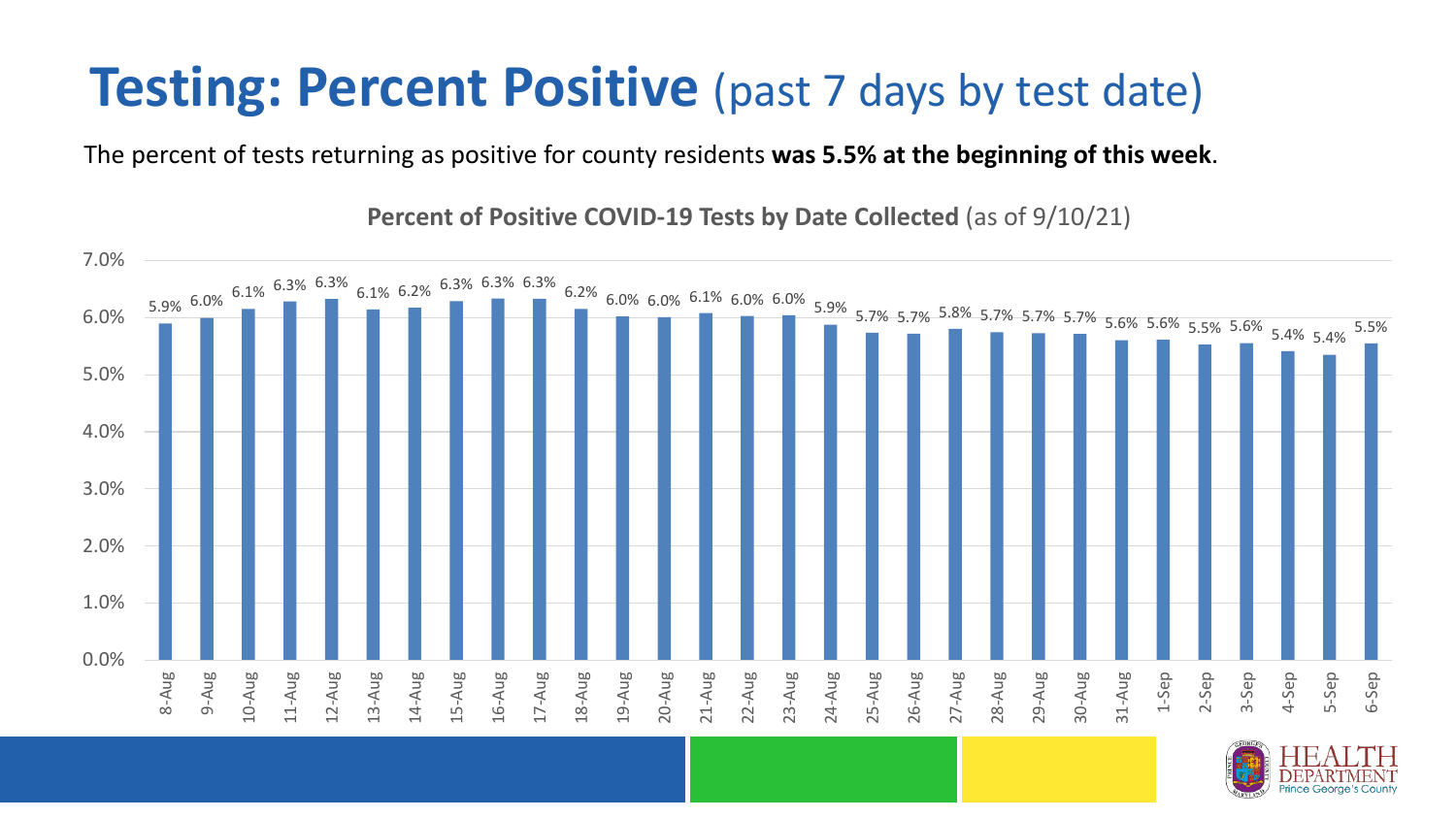## **Infection Rate for Prince George's County**



#### **Estimated by CovidActNow.org**

Accessed 9/10/2021. Each data point is a 14-day weighted average. Presented as the most recent seven days of data as a dashed line, as data is often revised by states several days after reporting.

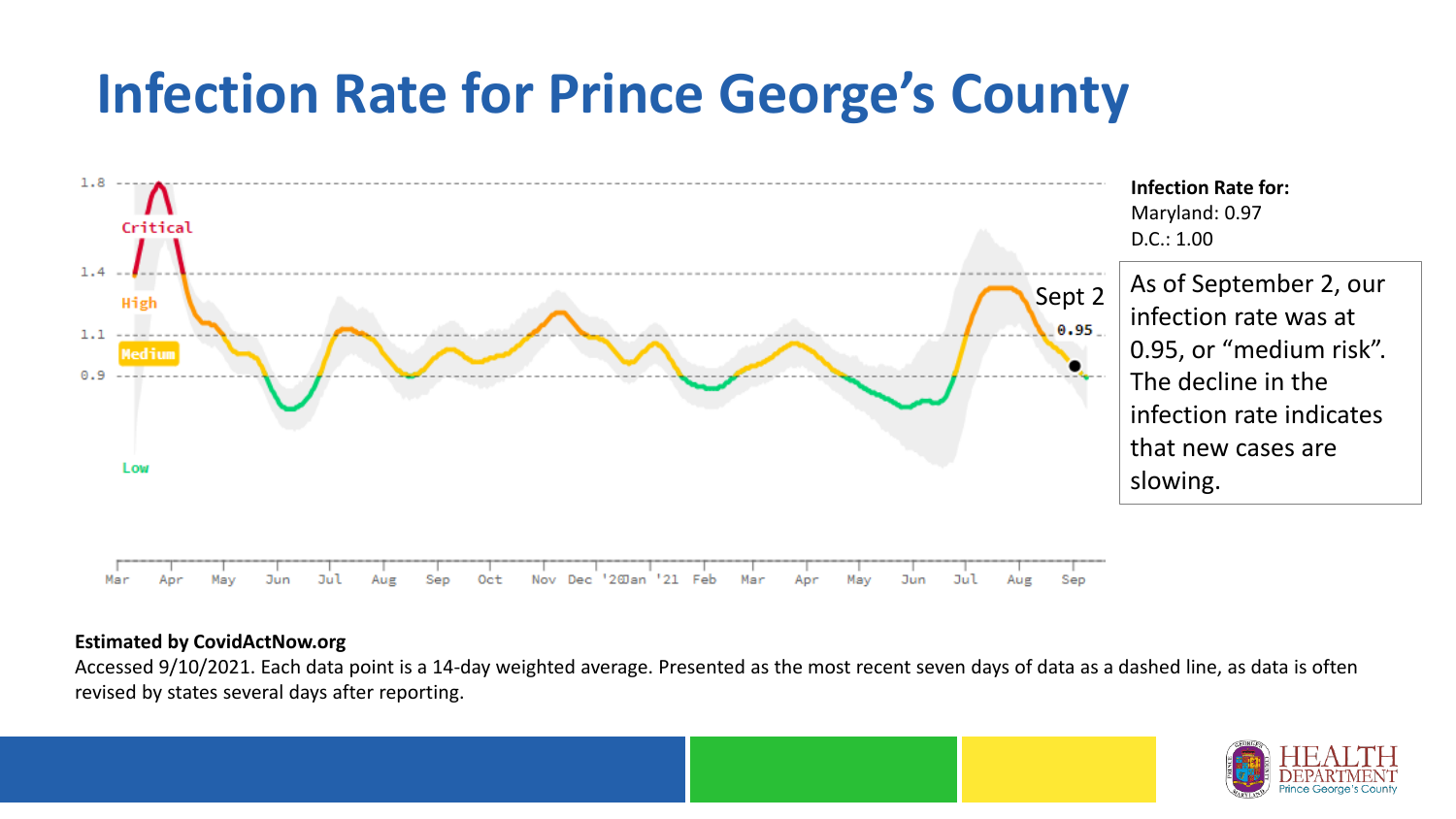### **Average Daily Case Rate** (7-day Average by test date)

**The daily case rate at start of this week was 16.5 new cases per 100,000 residents.** While this appears to be a decrease there may also be a holiday effect of reduced testing and cases over the Labor Day weekend. We have remained "high risk" or above 10.0 since the end of July 2021.



**Average New COVID-19 Cases Per Day Per 100,000 Residents**

Data as of 9/10/21